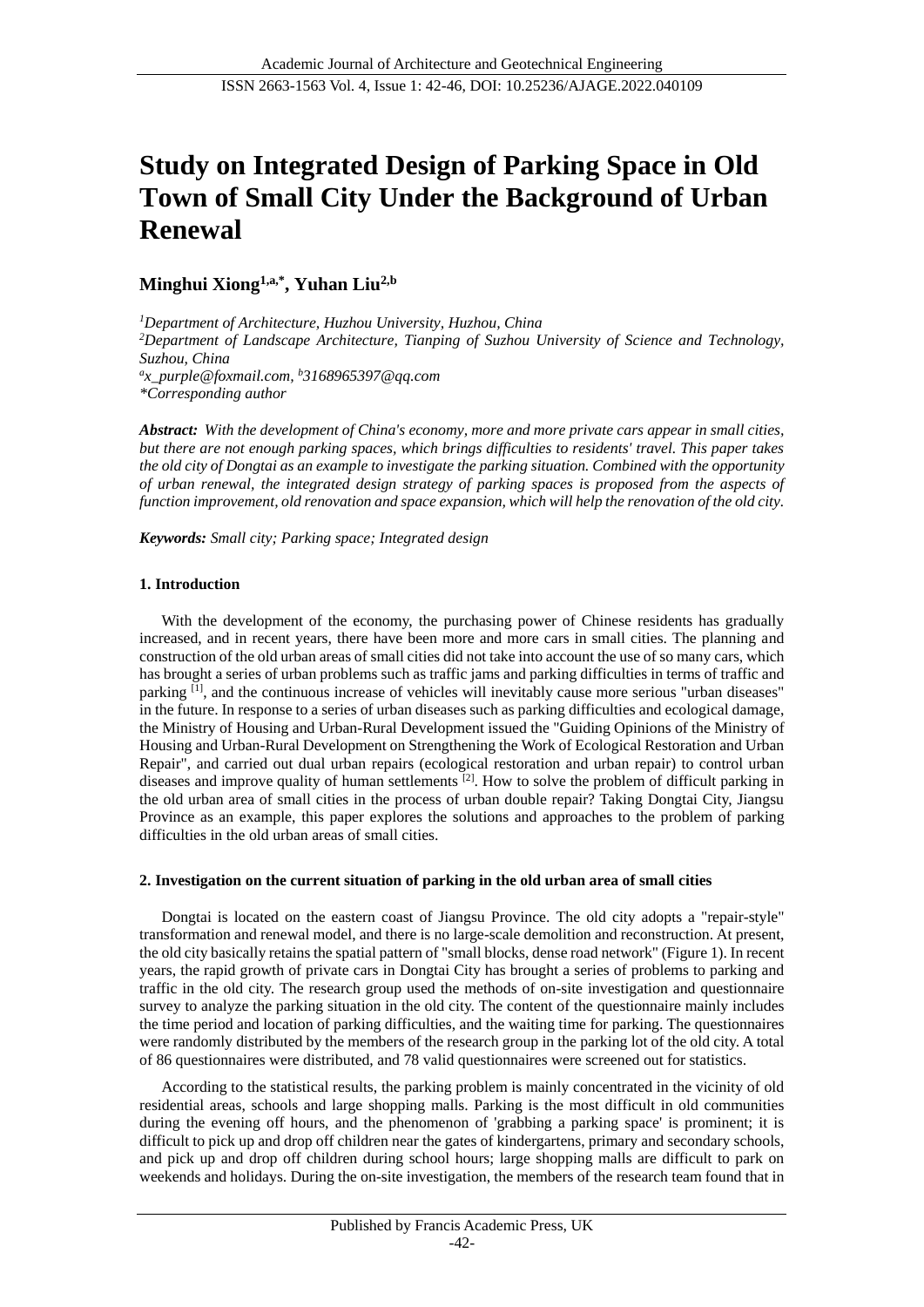#### ISSN 2663-1563 Vol. 4, Issue 1: 42-46, DOI: 10.25236/AJAGE.2022.040109

addition to the parking problem, the ecological environment of the old city was also poor, the natural environment such as rivers was destroyed, the urban facilities were aging and there were old buildings that violated regulations, and ecological restoration and urban repair were needed.



*Figure 1: The pattern and current situation of the old city.*

#### **3. Solutions to parking problems in old towns in small cities**

On the basis of the current situation investigation, the research group analyzed the problems existing in the old city, one is how to park more cars in a limited space, and the other is to improve the urban environment while solving the parking problem. The research group proposed to adopt the method of "excavation of stock and point-like activation", select typical plots in the old city, and carry out targeted integrated design. It is necessary to combine the opportunity of urban double repair in the old city, take the integrated design of parking space as the starting point, comprehensively consider various factors such as motor vehicles, residents, landscape, etc., to explore efficient parking modes and create a pleasant urban space.

#### **4. Integrated design of parking space in old town**

Based on the current situation investigation, the research team selected three plots for integrated design, namely the plot on the northwest side of Hailing Capital (Plot 1), the plot of the former Civil Affairs Bureau (Plot 2), and the plot of the South Campus of Experimental Middle School. (Plot 3), these three plots are all areas with outstanding parking difficulties in the old city. Based on the comprehensive analysis of the three plots, the research group proposed three different integrated design strategies, namely, functional improvement, old renovation and space expansion.

#### *4.1 Functional improvement - integrated design strategy 1*

Plot 1 is a street-side greening land, located on the south side of Haixin Road. Most of the plots are surrounded by residential quarters. Except for the Hailing Capital Residential District, the others are old communities. The east side of the plot is about 300 meters away from large-scale commercial areas. The center - Derun Plaza, there are small community commercial buildings on the west side of the plot (Figure 2). The biggest parking problem in the area is the difficulty of parking in Derun Plaza during holidays, and the surrounding old communities also have difficulty in parking at night.

For Plot 1, the research team proposed an integrated design strategy for functional improvement, and built a modern three-dimensional parking garage on the green land. The parking garage has four floors above ground and two floors underground, with a total construction area of about 7,824 square meters and a parking capacity of 335 vehicles, which can effectively solve the surrounding parking problems. In order not to occupy the urban space, the in and out flow lines of the garage are set on the basement floor, which not only solves the problem of urban land shortage, but also diverts people and vehicles. A landscape square is reserved in front of the parking garage, and the first floor is partially overhead to open up the front and rear landscapes of the garage, so that the front and rear landscapes can penetrate and merge. Adding green roof to the garage roof can not only improve the thermal insulation performance of the building, but also enrich the urban landscape of the area. Part of the roof is covered with solar photovoltaic panels to collect energy for lighting at night. The surface of the building is made of white metal perforated panels, combined with glass materials to form a contrast between virtual and real, and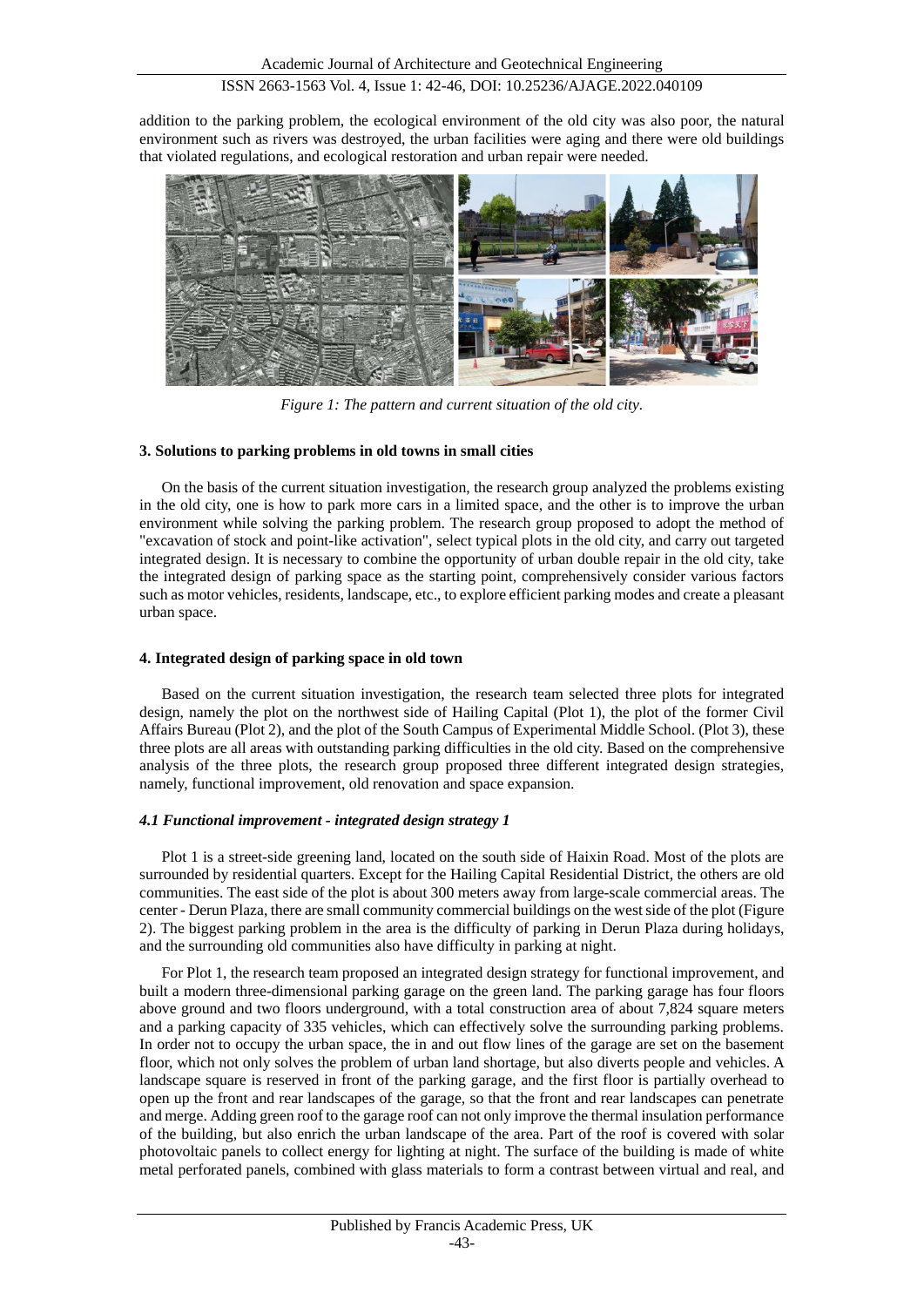## ISSN 2663-1563 Vol. 4, Issue 1: 42-46, DOI: 10.25236/AJAGE.2022.040109

a city view that can be enjoyed (Figure 3). Through the integrated design of Plot 1, it not only solves the problem of parking difficulties in the area, but also increases the urban service function, but also retains the urban greening function of the plot, which enriches the urban landscape and enhances the urban image.



*Figure 2: Status of the surrounding area of Plot 1.*



*Figure 3: Integrated design renderings.*

## *4.2 Renovation of the old - integrated design strategy 2*

Plot 2 is located on the south side of Yongkang Road. The current situation is an old house. It is about 160 meters away from the main urban road on the west side - Hailing Middle Road. The west side of the site is surrounded by a large-scale commercial office complex, Jindong Plaza. The south, east, and north sides are all old communities, and the old buildings on the northeast side have been demolished (Figure 4). The old community and Jindong Plaza near the plot all have the problem of difficult parking.



*Figure 4: Status of the surrounding area of Lot 2.*

On the basis of the comprehensive analysis of the plot, the research team proposed a design strategy for the old renovation. The old buildings in Plot 2 were demolished and renovated into an urban service complex integrating parking, business, and office. The part facing the street is set as a commercial office, and the rest of the ground and the ground floor are garages, with a construction area of about 6,205 square meters, and can park about 310 vehicles, which can effectively solve the surrounding parking problems. Plot 2 is long and narrow, with the city road on the north side but the width is narrow. In order to solve the problem of a large number of vehicles entering and leaving, the building is arranged in a long strip in the middle of the plot. Two lanes are set up on both sides of the building. There are multiple vehicle entrances and exits on both sides, and a loop is formed from under the building, which is convenient for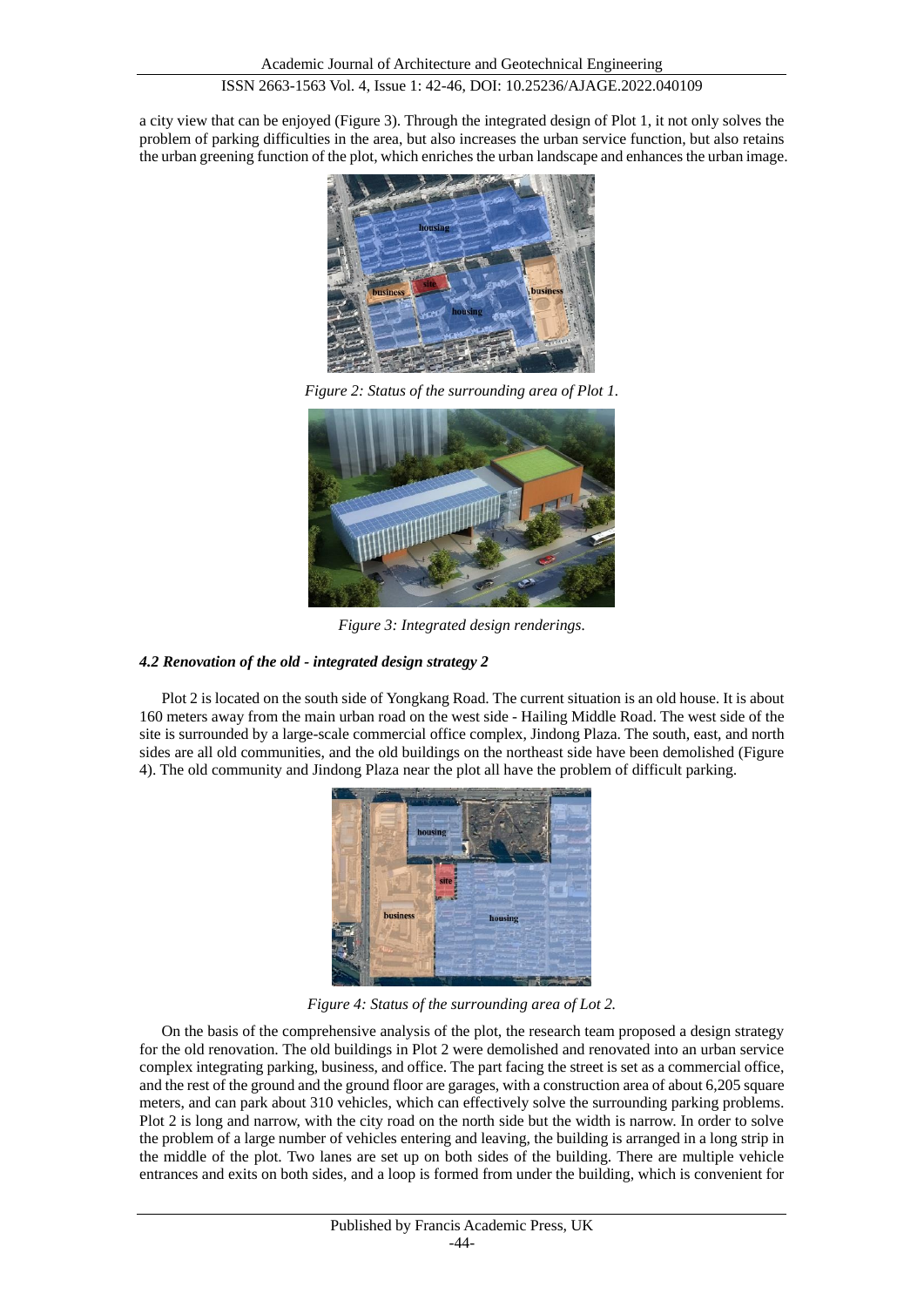# ISSN 2663-1563 Vol. 4, Issue 1: 42-46, DOI: 10.25236/AJAGE.2022.040109

vehicles to enter and exit. The commercial part of the ground floor along the street is made of transparent glass, and the office part above is made of metal grid, which enhances the image of the building; the outer surface of the garage is made of renewable metal grid and vines, which can effectively heat insulation and increase urban greening. The urban ecology and landscape functions have been improved (Figure 5).



*Figure 5: Integrated design renderings.*

# *4.3 Space expansion - integrated design strategy 3*

The current state of Plot 3 is the playground of the Experimental Middle School. The plot is adjacent to Chenghe Road in the west, Xuefu West Road in the south, and a dilapidated urban river on the south side of Xuefu West Road. There are mainly schools, businesses and old communities around the plot (Figure 6). The main problems of parking and traffic in the area are the serious shortage of parking spaces in the surrounding old communities, and the serious congestion of Xuefu West Road caused by the vehicles that pick up and drop off students during school hours.



*Figure 6: Status of Lot 3.*

The research group proposed an integrated design strategy for space expansion based on the analysis of the plot. Because the surrounding land is very tight, the research group plans to expand to the underground of the playground, set up underground transportation and parking spaces, solve the problem of insufficient parking spaces in the surrounding residential quarters, and guide the vehicles that pick up and drop off students to the underground to relieve the traffic pressure on the surrounding urban roads. Through the analysis of the current situation, a two-story parking garage is set up under the playground, with a construction area of about 6944.8 square meters, of which the garage area is about 4819.2 square meters, the underground passage is about 2125.6 square meters, and 201 parking spaces can be arranged. In addition, an above-ground and underground cross-river transportation system is established to connect the underground garage of the playground and the old community across the river.

In the integrated design, combined with the cross-river transportation system, this paper sets up a waterfront leisure area along the river on the ground to provide a leisure place for parents who pick up and drop off children and the surrounding residents. Combined with the opportunity of urban double repair, the river ecology is restored to improve the urban environment. Ecology and activity venues (Figure 7).